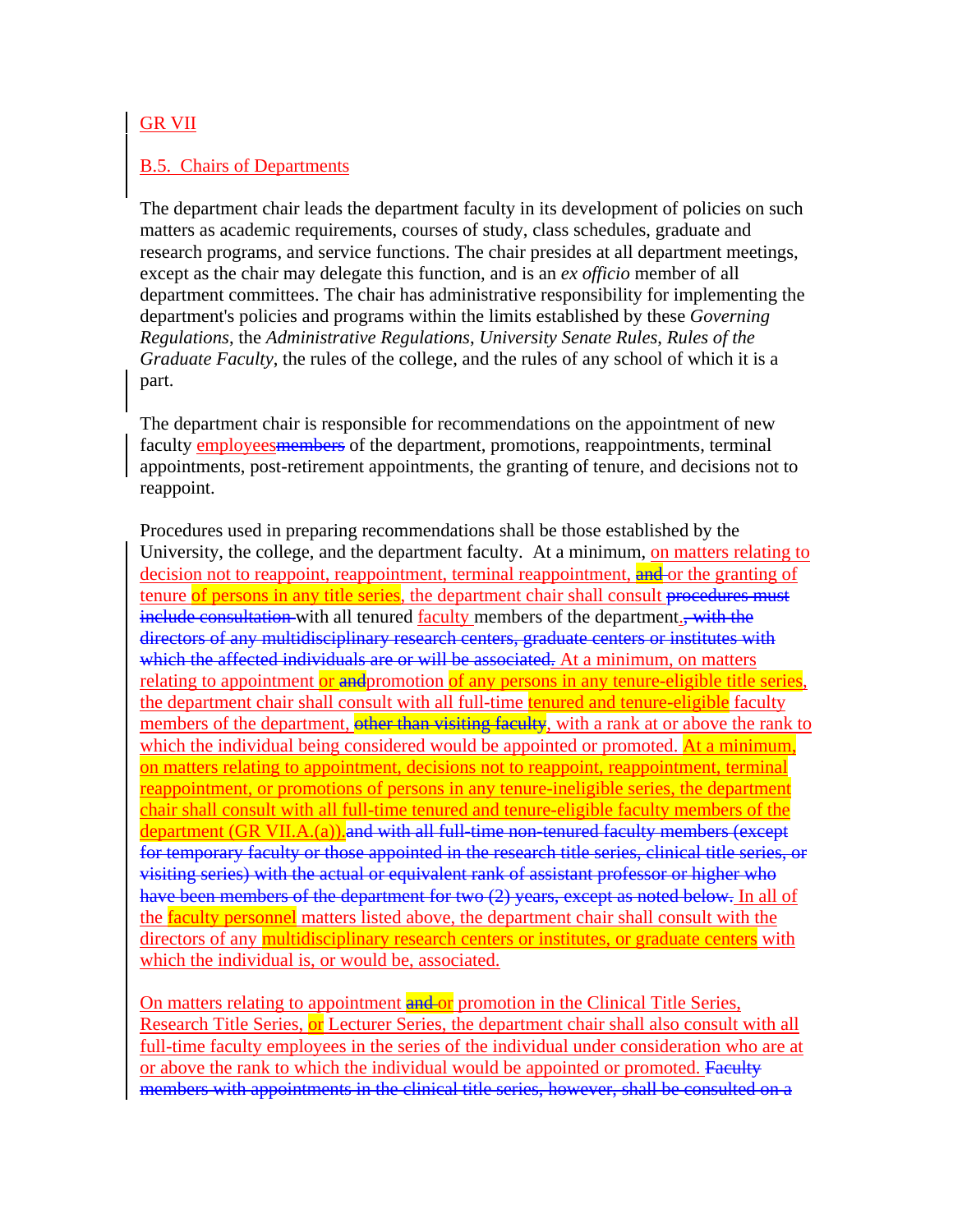departmental or divisional basis as appropriate about appointment or promotion of individuals to academic ranks equal to or below their own in the clinical title series. Faculty employees in the tenure-ineligible series Clinical Title Series shall but not be consulted on matters relating to appointment, reappointment, retention, terminal reappointment, decisions not to reappoint, promotion or the granting of tenure of faculty employees in the tenure-eligible other title series, except by invitation of the department faculty as provided below.the regular or special title series.

A department faculty may establish policies that extend the above minimum consultation requirements in faculty personnel matters to include the specified participation of other full-time faculty employees in any series in the department. Once these policies on extended participation privileges are approved by the department faculty (GR VII.A.6.(a)) and reviewed by the department chair, the dean and Provost for consistency with the *Governing Regulations*, *Administrative Regulations*, *Rules of the Graduate Faculty*, and rules of the College and approved, these policies shall be incorporated into the rules document of the department.

The following exceptions may be made: (1) faculty employees members on approved leave of absence or with a primary administrative, service, or other assignment outside the department, who are otherwise eligible to participate, may, but are not required to, provide written judgments on all recommendations; and, (2) faculty members need not be consulted on recommendations for promotion affecting members with equivalent or higher rank, except that all faculty members with tenure shall be consulted on recommendations for granting of tenure; (3) faculty members without tenure need not be consulted on recommendations for granting of tenure; (4) (2) the right to make recommendations on temporary appointments and/or appointments at the assistant professor level or below may be delegated, with these appointments to be reviewed by the tenured faculty of the department during the second semester of the first year of appointment; and  $(5)$   $(2)$  in a large and diverse department, upon prior recommendation by the department faculty  $(GR VII.A.6.(a))$  and approval of the dean and the Provost, consultation with faculty employees members may be restricted to those associated with the concerned, previously-defined academic division or program area in the department.

In Aall recommendations on faculty personnel matters listed above in this section (GRVII.B.5), above, excluding reappointments of temporary faculty and post-retirement appointments, the department chair shall send to the dean his or her written recommendation and documentation of consultation by the department chair with the appropriate department faculty and the written judgment of the director of the pertinent multidisciplinary research center or institute, or graduate center. The documentation of faculty consultation shall be individual written judgments of the consulted faculty and/or a written summary of the consultative input containing the faculty vote along with any individual letters consulted faculty have elected to submit to accompanying the written summary statement.

A department faculty shall establish policies on the form that such documentation shall take (either individual written judgments of the consulted faculty, or a written summary